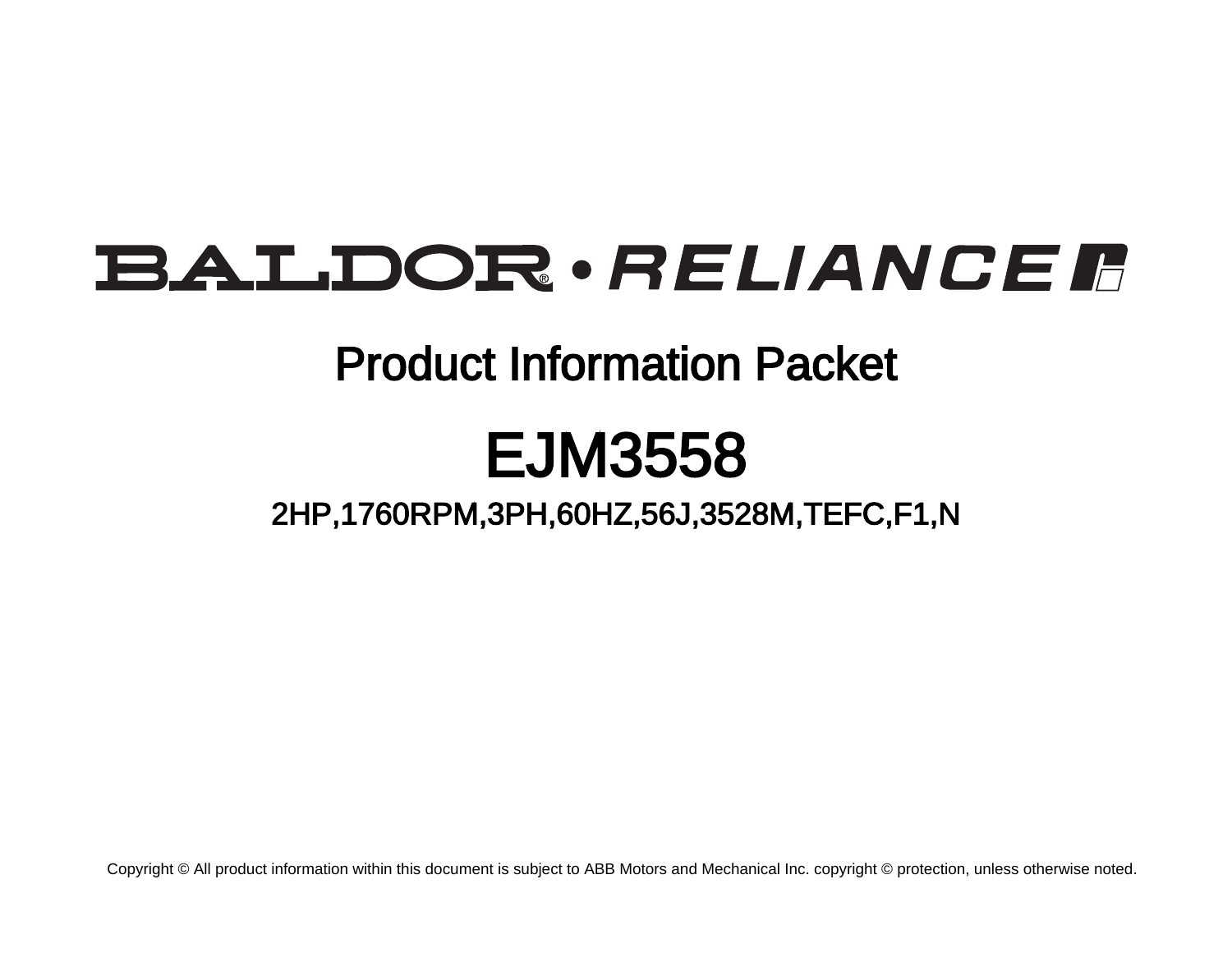## BALDOR · RELIANCE F Product Information Packet: EJM3558 - 2HP,1760RPM,3PH,60HZ,56J,3528M,TEFC,F1,N

| <b>Part Detail</b> |        |             |            |             |        |                      |            |  |
|--------------------|--------|-------------|------------|-------------|--------|----------------------|------------|--|
| Revision:          |        | Status:     | PRD/A      | Change #:   |        | Proprietary:         | No         |  |
| Type:              | AC     | Elec. Spec: | 35WGG073   | CD Diagram: | CD0005 | Mfg Plant:           |            |  |
| Mech. Spec:        | 35F084 | Layout:     | 35LYF084   | Poles:      | 04     | <b>Created Date:</b> | 01-10-2022 |  |
| Base:              |        | Eff. Date:  | 04-22-2022 | Leads:      | 9#18   |                      |            |  |

| <b>Specs</b>                           |                         |                                  |                        |
|----------------------------------------|-------------------------|----------------------------------|------------------------|
| <b>Catalog Number:</b>                 | EJM3558                 | Heater Indicator:                | No Heater              |
| Enclosure:                             | <b>TEFC</b>             | <b>Insulation Class:</b>         | F                      |
| Frame:                                 | 56J                     | <b>Inverter Code:</b>            | <b>Inverter Ready</b>  |
| <b>Frame Material:</b>                 | Steel                   | <b>KVA Code:</b>                 |                        |
| Motor Letter Type:                     | Three Phase             | <b>Lifting Lugs:</b>             | No Lifting Lugs        |
| Output @ Frequency:                    | 2.000 HP @ 60 HZ        | <b>Locked Bearing Indicator:</b> | Locked Bearing         |
| Synchronous Speed @ Frequency:         | 1800 RPM @ 60 HZ        | Motor Lead Quantity/Wire Size:   | 9 @ 18 AWG             |
| Voltage @ Frequency:                   | 230.0 V @ 60 HZ         | <b>Motor Lead Exit:</b>          | Ko Box                 |
|                                        | 460.0 V @ 60 HZ         | <b>Motor Lead Termination:</b>   | <b>Flying Leads</b>    |
| XP Class and Group:                    | None                    | Motor Type:                      | 3530M                  |
| <b>XP Division:</b>                    | Not Applicable          | <b>Mounting Arrangement:</b>     | F <sub>1</sub>         |
| <b>Agency Approvals:</b>               | <b>UR</b>               | <b>Power Factor:</b>             | 73                     |
|                                        | <b>CSA EEV</b>          | <b>Product Family:</b>           | <b>General Purpose</b> |
|                                        | <b>CSA</b>              | Pulley End Bearing Type:         | Ball                   |
| <b>Auxillary Box:</b>                  | No Auxillary Box        | Pulley Face Code:                | C-Face                 |
| <b>Auxillary Box Lead Termination:</b> | None                    | <b>Pulley Shaft Indicator:</b>   | <b>Ext Thread</b>      |
| <b>Base Indicator:</b>                 | No Mounting             | <b>Rodent Screen:</b>            | None                   |
| <b>Bearing Grease Type:</b>            | Polyrex EM (-20F +300F) | <b>Shaft Extension Location:</b> | <b>Pulley End</b>      |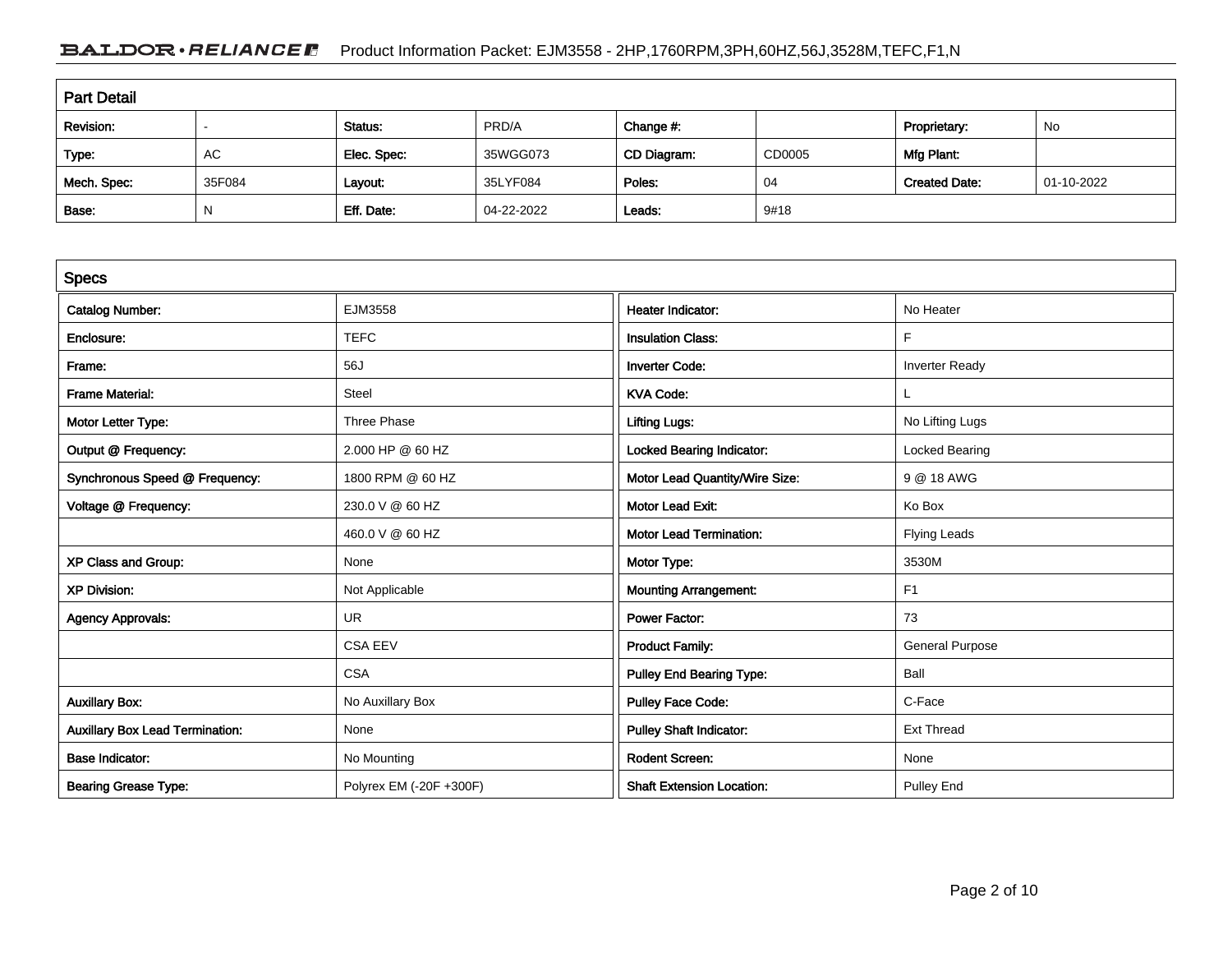| <b>Blower:</b>                        | None                      | <b>Shaft Ground Indicator:</b>     | No Shaft Grounding  |
|---------------------------------------|---------------------------|------------------------------------|---------------------|
| Current @ Voltage:                    | 2.900 A @ 460.0 V         | <b>Shaft Rotation:</b>             | Reversible          |
|                                       | 5.800 A @ 230.0 V         | <b>Shaft Slinger Indicator:</b>    | No Slinger          |
|                                       | 6.000 A @ 208.0 V         | <b>Speed Code:</b>                 | Single Speed        |
| Design Code:                          | В                         | <b>Motor Standards:</b>            | <b>NEMA</b>         |
| Drip Cover:                           | No Drip Cover             | <b>Starting Method:</b>            | Direct on line      |
| Duty Rating:                          | <b>CONT</b>               | Thermal Device - Bearing:          | None                |
| <b>Electrically Isolated Bearing:</b> | Not Electrically Isolated | <b>Thermal Device - Winding:</b>   | None                |
| <b>Feedback Device:</b>               | <b>NO FEEDBACK</b>        | <b>Vibration Sensor Indicator:</b> | No Vibration Sensor |
| <b>Front Face Code:</b>               | Standard                  | Winding Thermal 1:                 | None                |
| <b>Front Shaft Indicator:</b>         | None                      | Winding Thermal 2:                 | None                |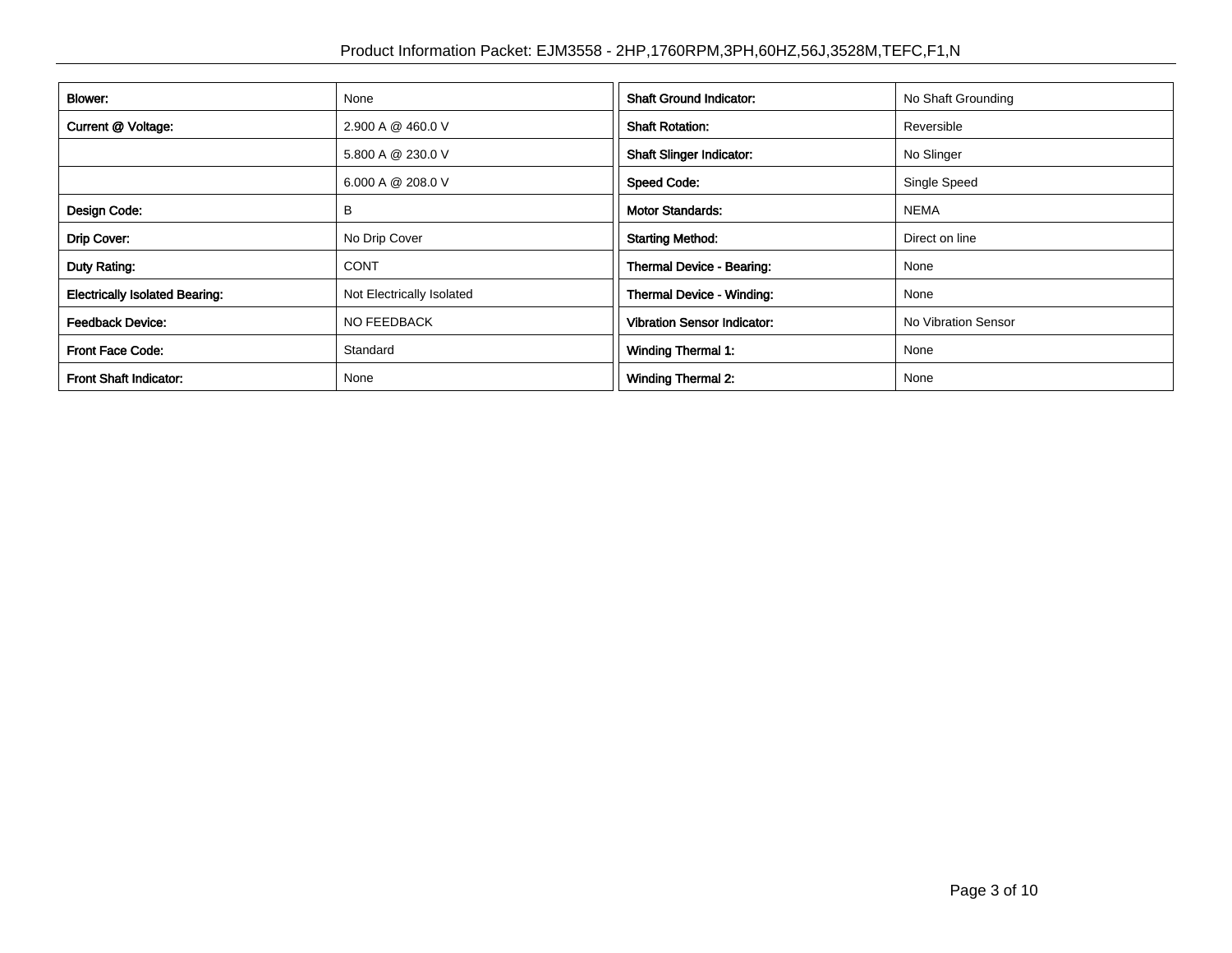| Nameplate NP3441L          |                               |  |  |  |  |
|----------------------------|-------------------------------|--|--|--|--|
|                            |                               |  |  |  |  |
|                            | <b>CAT.NO. EJM3558</b>        |  |  |  |  |
|                            | SPEC. 35F084G073G1            |  |  |  |  |
| HP 2                       |                               |  |  |  |  |
|                            | <b>VOLTS</b> 230/460          |  |  |  |  |
|                            | AMP   5.6/2.8                 |  |  |  |  |
|                            | <b>RPM</b> 1760               |  |  |  |  |
| FRAME 56J                  | PH 3<br>$HZ$ 60               |  |  |  |  |
| SER.F. 1.15                | CODE K<br>$DES$ $B$<br>CL F   |  |  |  |  |
| NEMA-NOM-EFF 86.5          | $PF$ 74                       |  |  |  |  |
|                            | RATING 40C AMB-CONT           |  |  |  |  |
|                            | USABLE AT 208V 6<br>$CC$ 010A |  |  |  |  |
|                            | <b>ODE</b> 6203<br>$DE$ 6205  |  |  |  |  |
|                            | SN<br><b>ENCL</b> TEFC        |  |  |  |  |
| <b>VPWM INVERTER READY</b> |                               |  |  |  |  |
| CT6-60H(10:1)VT3-60H(20:1  |                               |  |  |  |  |
|                            | SFA 6.26/3.13                 |  |  |  |  |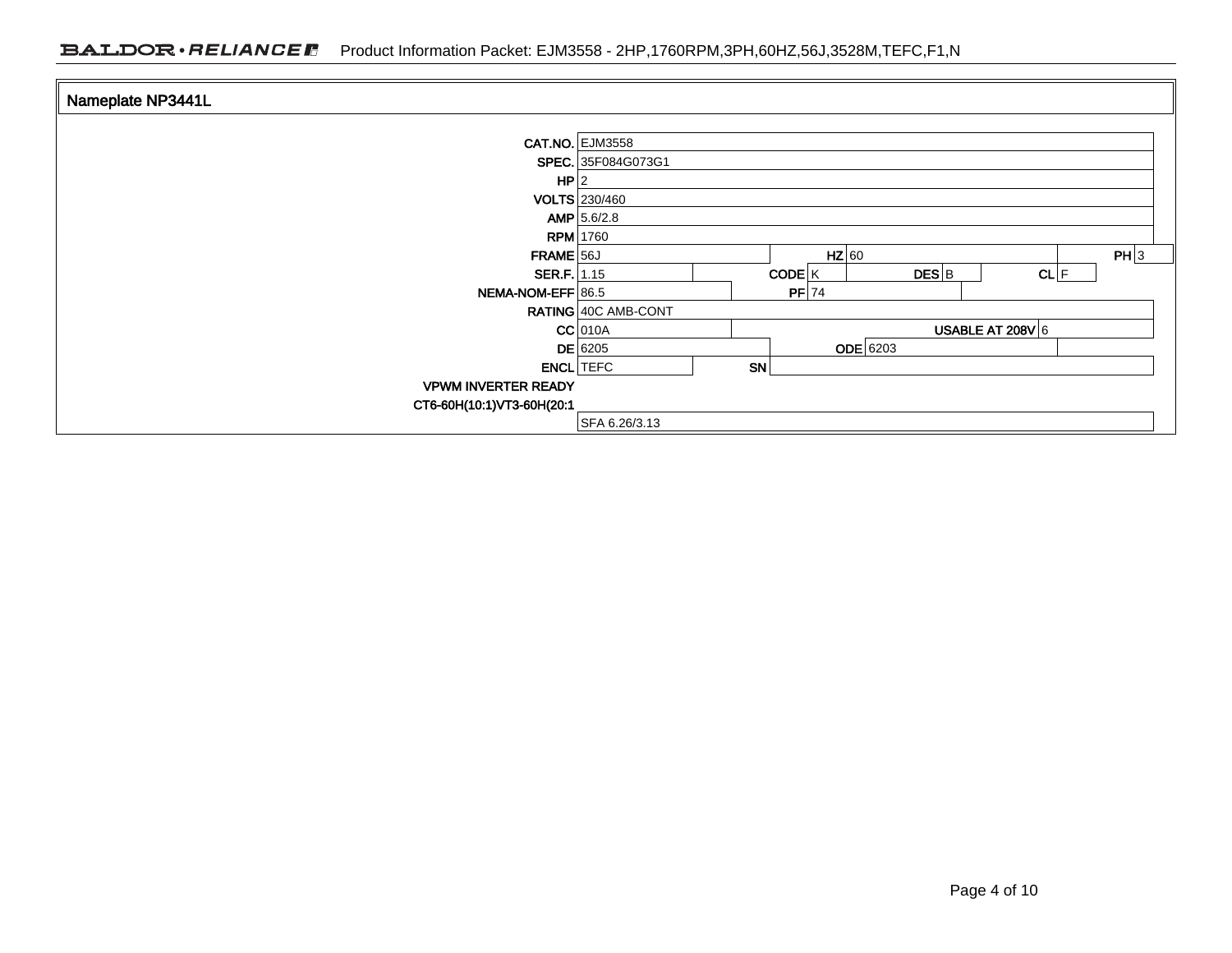| <b>Parts List</b>  |                                             |          |  |  |  |  |
|--------------------|---------------------------------------------|----------|--|--|--|--|
| <b>Part Number</b> | Description                                 | Quantity |  |  |  |  |
| SA402600           | SA 35F084G073G1                             | 1.000 EA |  |  |  |  |
| RA393877           | RA 35F084G073G1                             | 1.000 EA |  |  |  |  |
| 34FN3002B01        | EXTERNAL FAN, PLASTIC, .637/.639 HUB W/     | 1.000 EA |  |  |  |  |
| NS2512A01          | INSULATOR, CONDUIT BOX X                    | 1.000 EA |  |  |  |  |
| 35CB3007           | 35 CB CASTING W/.88 DIA. LEAD HOLE          | 1.000 EA |  |  |  |  |
| 36GS1000SP         | GASKET-CONDUIT BOX, .06 THICK #SV-330 LE    | 1.000 EA |  |  |  |  |
| 51XB1016A07        | 10-16 X 7/16 HXWSSLD SERTYB                 | 2.000 EA |  |  |  |  |
| 11XW1032G06        | 10-32 X .38, TAPTITE II, HEX WSHR SLTD U    | 1.000 EA |  |  |  |  |
| 35EP3122K00        | MASTER ODE, 203 BRG, 683SH, #26 DRN, FH MTG | 1.000 EA |  |  |  |  |
| HW5100A03          | WAVY WASHER (W1543-017)                     | 1.000 EA |  |  |  |  |
| 35EP3307G00        | MASTER DE, 205 BRG, 1.232SH, #26 DRN        | 1.000 EA |  |  |  |  |
| 51XN1032A20        | 10-32 X 1 1/4 HX WS SL SR                   | 2.000 EA |  |  |  |  |
| 51XB1214A16        | 12-14X1.00 HXWSSLD SERTYB                   | 1.000 EA |  |  |  |  |
| WD4100A10          | 465 NIAGARA PLUG (SO ELEC), FOR 1.093 DIA   | 1.000 EA |  |  |  |  |
| 35FH4005A55        | IEC FH NO GRSR, 3 MTG HOLE NO DIMPLES,      | 1.000 EA |  |  |  |  |
| 51XW1032A06        | 10-32 X .38, TAPTITE II, HEX WSHR SLTD S    | 3.000 EA |  |  |  |  |
| 35CB4521GX         | CONDUIT BOX LID KIT ** ORDER INDIV PARTS    | 1.000 EA |  |  |  |  |
| 51XW0832A07        | 8-32 X .44, TAPTITE II, HEX WSHR SLTD SE    | 4.000 EA |  |  |  |  |
| 85XU0407S04        | 4X1/4 U DRIVE PIN STAINLESS                 | 2.000 EA |  |  |  |  |
| LB1009N            | LABEL, ROTATION DIRECTION (ON ROLLS)        | 1.000 EA |  |  |  |  |
| MJ1000A02          | GREASE, POLYREX EM EXXON                    | 0.050 LB |  |  |  |  |
| MG1000Y03          | MUNSELL 2.53Y 6.70/ 4.60, GLOSS 20,         | 0.017 GA |  |  |  |  |
| HA3100A15          | THRUBOLT 10-32 X 8.375                      | 4.000 EA |  |  |  |  |
| LC0005E01          | CONN.DIA./WARNING LABEL (LC0005/LB1119N)    | 1.000 EA |  |  |  |  |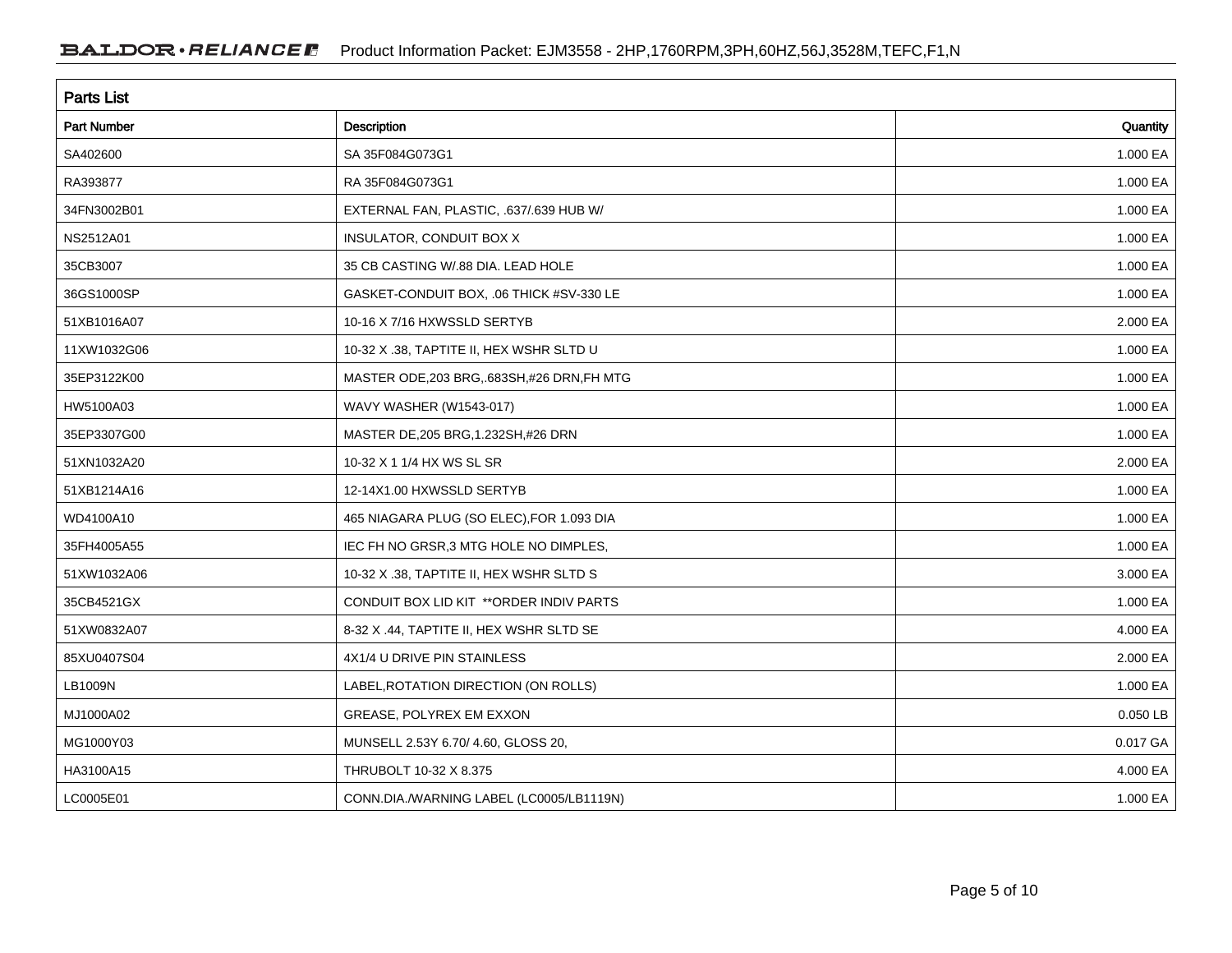| <b>Parts List (continued)</b>     |                                         |              |  |  |  |  |
|-----------------------------------|-----------------------------------------|--------------|--|--|--|--|
| <b>Part Number</b><br>Description |                                         | Quantity     |  |  |  |  |
| <b>NP3441L</b>                    | ALUM SUPER-E VPWM INVERTER READY UL     | 1.000 EA $ $ |  |  |  |  |
| 36PA1000                          | PKG GRP, PRINT<br>PK1016A06             | 1.000 EA $ $ |  |  |  |  |
| PK3082                            | STYROFOAM CRADLE                        | 1.000 EA $ $ |  |  |  |  |
| MN416A01                          | TAG-INSTAL-MAINT no wire (2100/bx) 4/22 | 1.000 EA $ $ |  |  |  |  |
| FE-0000001                        | <b>ZRTG FE ASSEMBLY</b>                 | 1.000 EA $ $ |  |  |  |  |
| PE-0000001                        | ZRTG PE ASSEMBLY                        | 1.000 EA $ $ |  |  |  |  |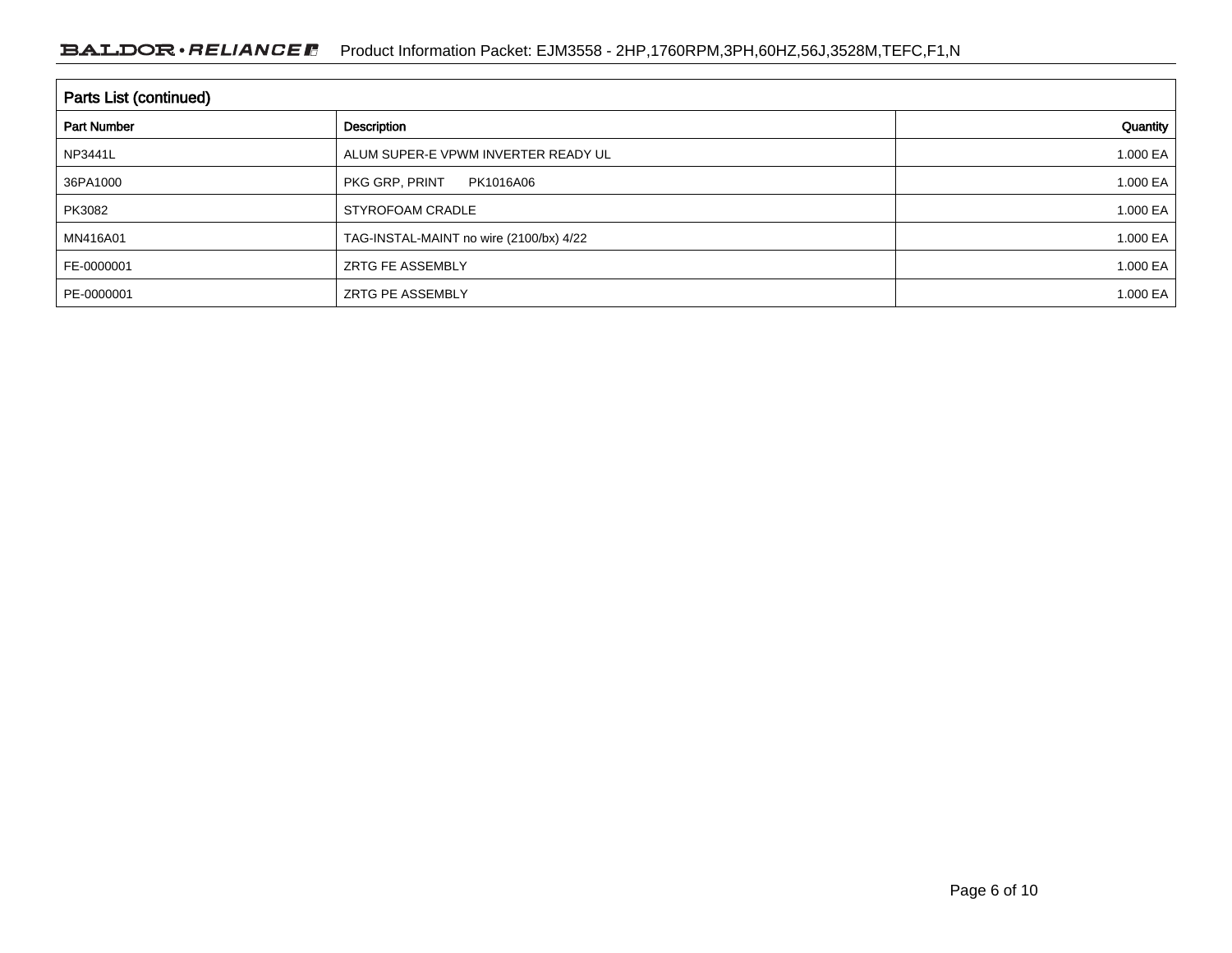#### **AC Induction Motor Performance Data**

Record # 87157Typical performance - not guaranteed values

| Winding: 35WGG073-R001<br><b>Type: 3528M</b> |                   | <b>Enclosure: TEFC</b> |                                                 |  |                  |
|----------------------------------------------|-------------------|------------------------|-------------------------------------------------|--|------------------|
| <b>Nameplate Data</b>                        |                   |                        | 460 V, 60 Hz:<br><b>High Voltage Connection</b> |  |                  |
| <b>Rated Output (HP)</b>                     |                   | 2                      | <b>Full Load Torque</b>                         |  | 5.965 LB-FT      |
| <b>Volts</b>                                 |                   | 230/460                | <b>Start Configuration</b>                      |  | direct on line   |
| <b>Full Load Amps</b>                        |                   | 5.6/2.8                | <b>Breakdown Torque</b>                         |  | 21.5 LB-FT       |
| <b>R.P.M.</b>                                |                   | 1755                   | <b>Pull-up Torque</b>                           |  | 12.1 LB-FT       |
| Hz                                           | 60 Phase          | 3                      | <b>Locked-rotor Torque</b>                      |  | 15.3 LB-FT       |
| <b>NEMA Design Code</b>                      | <b>B KVA Code</b> | Κ                      | <b>Starting Current</b>                         |  | 22.3A            |
| Service Factor (S.F.)                        |                   | 1.15                   | <b>No-load Current</b>                          |  | 1.63A            |
| <b>NEMA Nom. Eff.</b>                        | 86.5 Power Factor | 77                     | Line-line Res. $@$ 25 <sup>o</sup> C            |  | $9.4681\,\Omega$ |
| <b>Rating - Duty</b>                         |                   | 40C AMB-CONT           | Temp. Rise @ Rated Load                         |  | $63^{\circ}$ C   |
| S.F. Amps                                    |                   | 6.2/3.1                | Temp. Rise @ S.F. Load                          |  | $77^{\circ}$ C   |
|                                              |                   |                        | <b>Locked-rotor Power Factor</b>                |  | 56.5             |

### **Load Characteristics 460 V, 60 Hz, 2 HP**

| % of Rated Load     | 25     | 50     | 75     | 100    | 125    | 150    | S.F. |
|---------------------|--------|--------|--------|--------|--------|--------|------|
| <b>Power Factor</b> | 35     | 56     | 69     | 77     | 82     | 84     | 80   |
| <b>Efficiency</b>   | 78.8   | 85.7   | 87.1   | 86.8   | 85.6   | 83.8   | 86.1 |
| Speed               | 1790.3 | 1781.4 | 1771.9 | 1761.4 | 1749.7 | 1736.6 | 1754 |
| Line amperes        | 1.71   | 1.96   | 2.34   | 2.81   | 3.35   | 3.97   | 3.13 |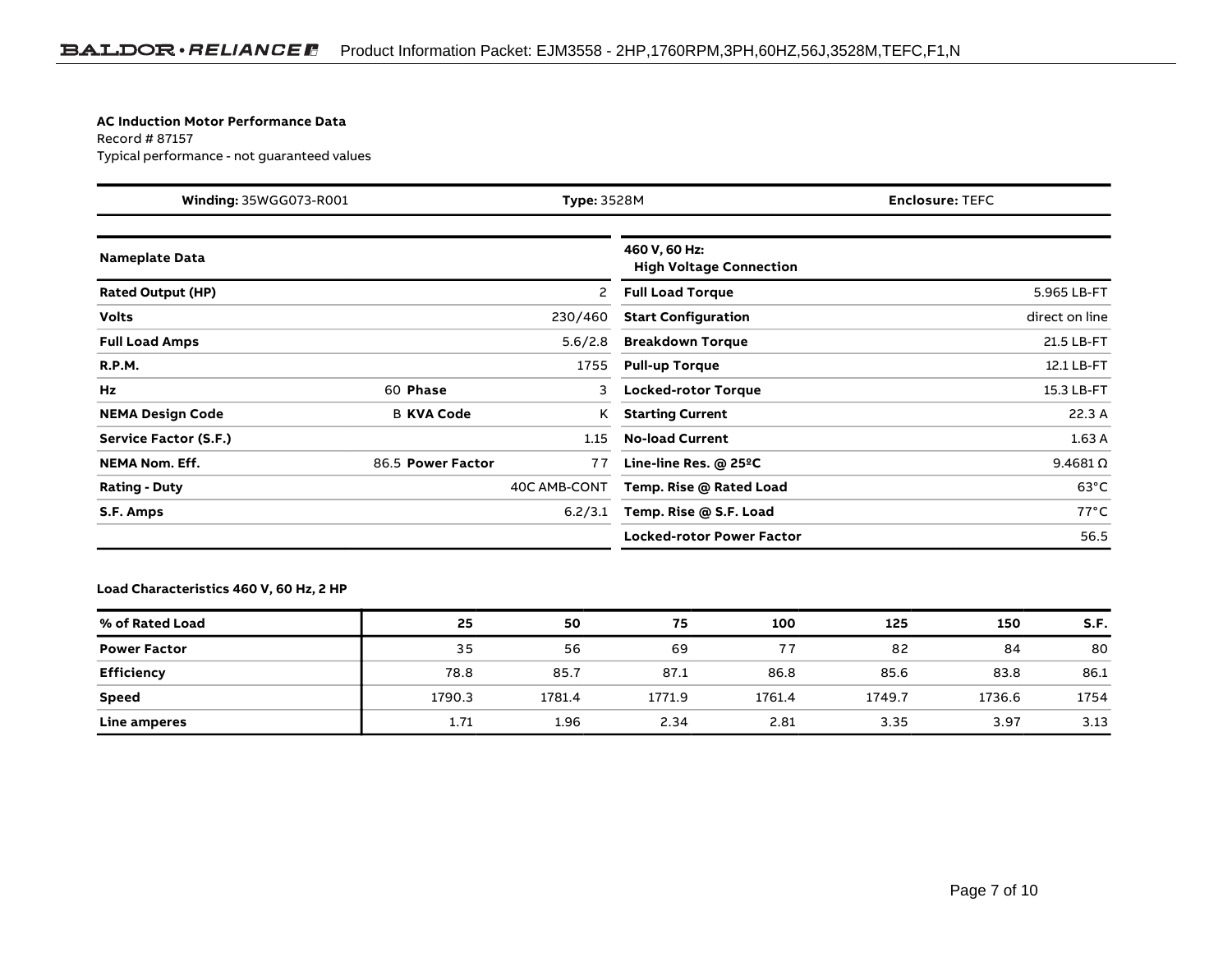

Performance Graph at 460V, 60Hz, 2.0HP Typical performance - Not guaranteed values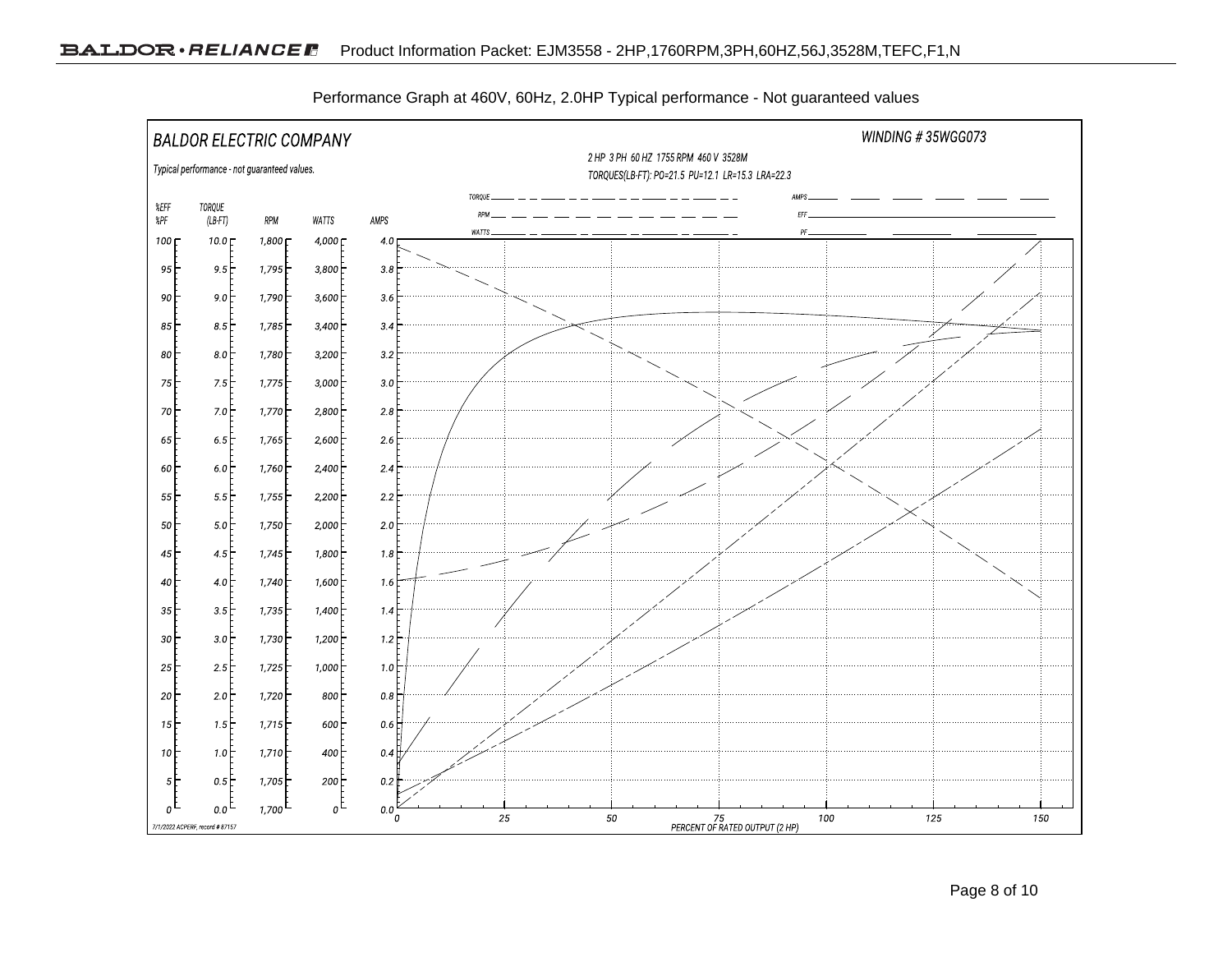### BALDOR · RELIANCE F Product Information Packet: EJM3558 - 2HP,1760RPM,3PH,60HZ,56J,3528M,TEFC,F1,N



Page 9 of 10